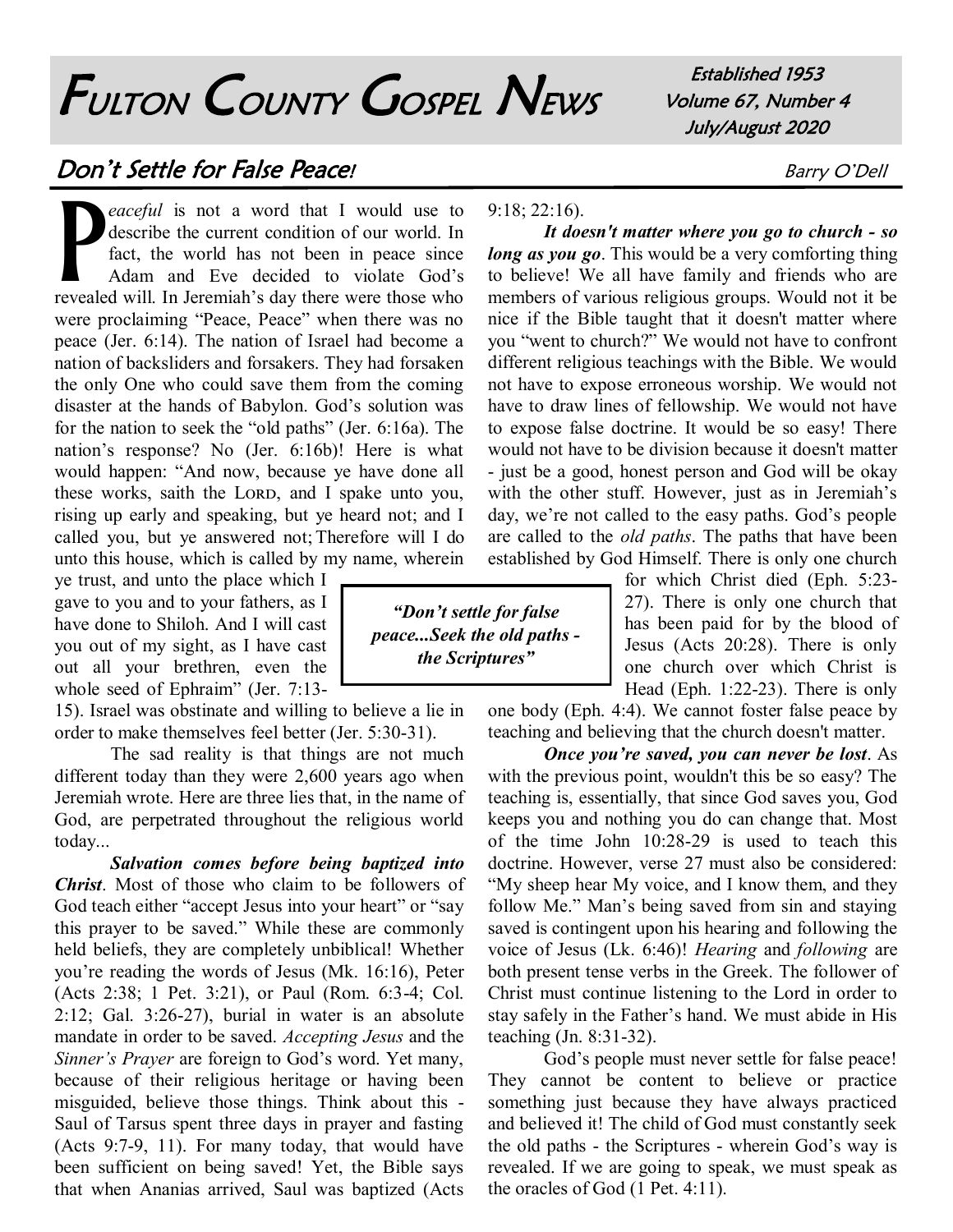A most terrifying thought that one could ponder has to be that of standing before the Lord and facing the righteous indignation of His judgement. The Hebrews writer said it this way, "It is a fearful thing to fall into the hands of the living God" (Heb. 10:31). On the contrary, the greatest and most comforting thought to ponder is that of full acceptance and pardon from God. Along that line, the Apostle Paul wrote, "There is therefore now no condemnation to them which are in Christ Jesus" (Rom. 8:1). So, what then is the basis upon which one will either receive or be freed from the condemnation of the Almighty? Simply put, salvation by grace, through faith in the blessed Lord, Jesus Christ. In the Book of Ephesians, Paul wonderfully highlights the Church that belongs to Jesus and the tremendous blessings therein. "Blessed be the God and Father of our Lord Jesus Christ, who has blessed us in Christ with every spiritual blessing in the heavenly places" (Eph. 1:3). How wonderful to know that there

is not even one spiritual blessing held back from those who are in Christ! In the body/church of Christ (Eph. 1:22-23), one has redemption, forgiveness, an inheritance, an enlightened

understanding, and a risen and reigning Savior.

To truly highlight one of the blessings of being in Christ, Paul paints a picture of stark contrast. In chapter two, he begins by telling the reader of his dismal existence when he was outside of Christ. "And you were dead in the trespasses and sins in which you once walked, following the course of this world, following the prince of the power of the air, the spirit that is now at work in the sons of disobedience. Among whom we all once lived in the passions of our flesh, carrying out the desires of the body and the mind, and were by nature the children of wrath, like the rest of mankind"  $(2:1-3)$ . Later in the same chapter, Paul would say, "Remember that you were at that time separated from Christ, alienated from the commonwealth of Israel and strangers to the covenants of promise, having no hope and without God in the world" (2:12). Notice the language employed to arrest the readers attention and give a sobering reminder of just how bad their previous situation had been, "dead," "separated," "alienated," "strangers," "having no hope," and finally "without God." There is no way to misunderstand the apostle's words. Outside of Christ, one is in sin and there is nothing but utter hopelessness. Yet, there is a way of escape for those with good and honest hearts. For the grace of God makes it possible to be moved from outside of Christ, to being inside of Christ. "But God, being rich in mercy, because of the great love with which he loved us, even when we were dead in our trespasses, made us alive together with Christ-by grace you have been saved" (2:4-5). There could be no sweeter news to hear than that. It is no wonder then, that the message of grace and salvation is called the "gospel of peace, and...glad tidings of good things" (Rom. 10:15). The hearers were made keenly aware that their sins had placed them at odds with their Creator. But now, they were able to have something that they previously lacked...Peace with God. There was no sum of money paid to secure that peace. It was not the result of a military victory nor of a long and arduous negotiation. It was ONLY because of God's grace as demonstrated through the sacrifice of Jesus Himself.

It is through Jesus that we have closeness with God. It is through Jesus that we have peace with God. It is not the case that He simply brokered a deal for peace. He IS our peace. Let

these words from the Apostle Paul wash over you and notice the beautiful contrast of terms from the previous passage. "For he himself is our peace, who has made us both one and has broken down in his flesh the dividing wall of hostility by abolishing the law of commandments expressed in ordinances, that he might create in himself one new man in place of the two, so making peace, and might reconcile us both to God in one body through the cross, thereby killing the hostility. And he came and preached peace to you who were far off and peace to those who were near. For through him we both have access in one Spirit to the Father. So then you are no longer strangers and aliens, but you are fellow citizens with the saints and members of the household of God, built on the foundation of the apostles and prophets, Christ Jesus himself being the cornerstone, in whom the whole structure, being joined together, grows into a holy temple in the Lord. In him you also are being built together into a dwelling place for God by the Spirit" (Eph. 2:14-22). He is the peace between all men, and the Great God of Heaven. To God be the glory for ever and ever!

*"Outside of Christ, one is in sin and there is nothing but utter hopelessness."*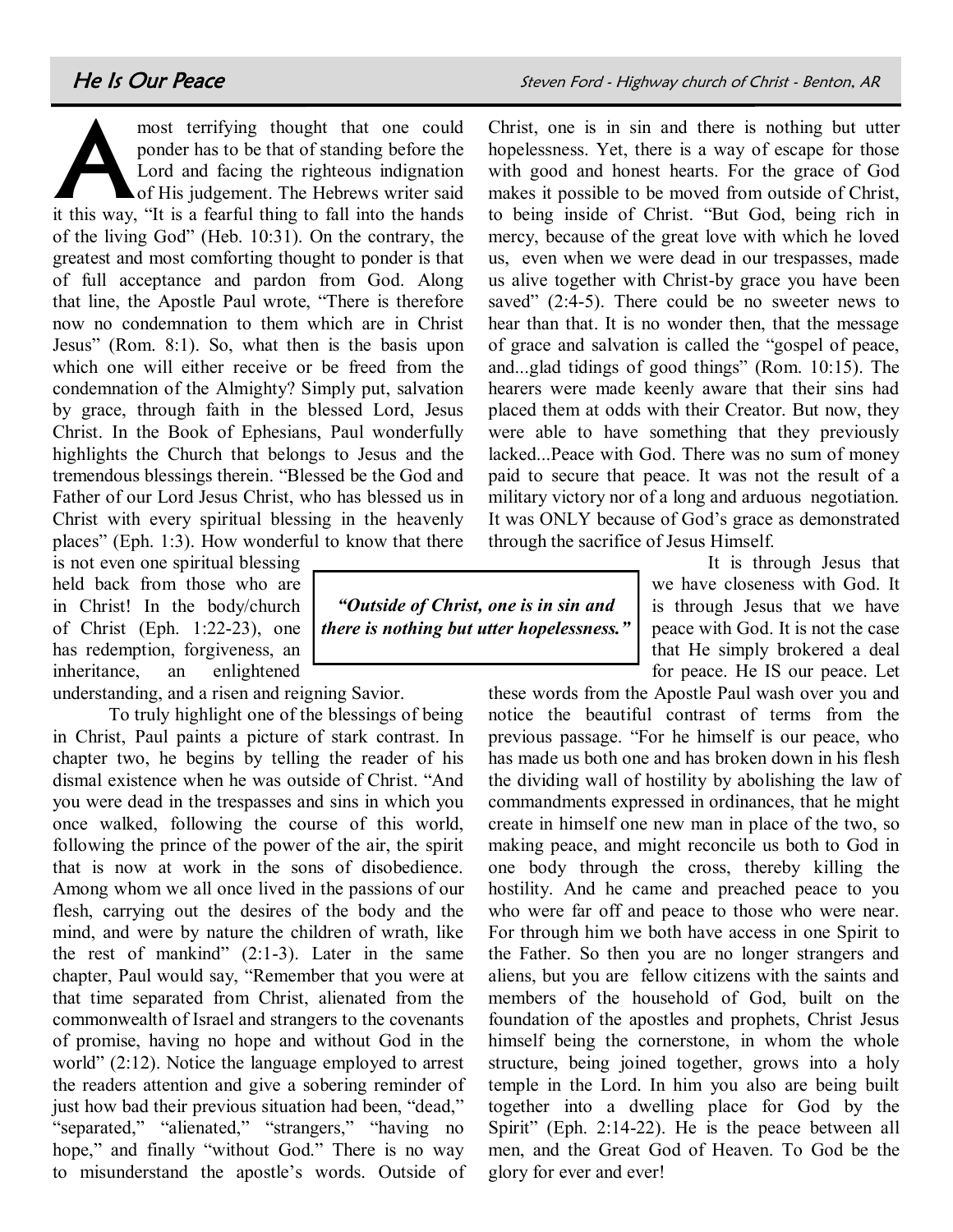have peace with God through our Lord Jesus Christ" (Rom. 5:1). So Jesus made available to us

 $\prod$ he statement which serves as the title for this article was spoken by Jesus himself as recorded in Matthew 10:34: "Think not that I am come to send peace on earth: I came not to send peace, but a sword." In the gospel according to Luke it was recorded what Jesus said in this way, "Suppose ye that I am come to give peace on earth? I tell you, Nay; but rather division" (Lk. 12:51). If one were to read either one of these verses, they might ask themselves these questions, Did Jesus not come to bring "on earth peace, good will toward men" (Lk. 2:14)? Is He not the "Prince of Peace" (Isa. 9:6)? Is this a contradiction of what Jesus said, "Peace I leave with you, my peace I give unto you:" (Jn. 14:27)?

As students of the Bible we need to understand what we are reading as it is in context. Anytime we pull a verse out of context it becomes invalid, as it might seem there is a contradiction. There is not one untruth or contradiction to be found in God's word, because it is the product of God, who cannot lie (2 Tim. 3:16; Titus 1:2).

If you go back all the way to the beginning of the chapter (Matt. 10:1ff) you will notice that this chapter concerns the sending of the disciples on the limited commission. Our text comes in the middle of a

discourse in which Christ is sending His twelve apostles throughout Israel to preach the gospel of the kingdom and is telling them what to expect. He warned them that they will suffer severe persecution due to the preaching of His message…but to not fear because God is with them (vs. 16-33). It is in that context – the context of warning them about how sinful men will react to God's message that they preach – that He tells them that He has come to bring a sword rather than peace to the earth. Thus, the lack of peace comes, not directly because of Jesus, but because sinful men reject His teachings of peace.

Now, the gospel is called the gospel of peace (Eph. 6:15). It establishes peace between those who obey the gospel, who live faithfully to His will and God (Eph. 2:16-17). However, the gospel of peace becomes a stumbling block to those who reject it. With many of these, they are not content merely to neglect or refuse to obey it; they also oppose the gospel and those who follow it.

Jesus did bring peace, but not as the world thinks of it. "Being therefore justified by faith, we

peace with God. Now, people usually do not think of themselves as enemies of God, but anyone who is not His child, a Christian, is His enemy; not because God has made that one His enemy, but because that one has made himself God's enemy. The latter part of James 4:4 states, ". . .Whosoever therefore would be a friend of the world maketh himself an enemy of God." But Christ reconciles us with God, so that we can have peace with Him.

Jesus' great mission into the world was to "seek and save the lost" (Lk. 19:10). For those who just merely are crying "Peace! Peace!" that does not save souls, rather it can only be accomplished when the sword of the Spirit (the word of God, Eph. 6:17) is correctly wielded by courageous and fearless soldiers of Christ. So, when Jesus stated that "I came not to send peace, but a sword." The sword is the word of God (Heb. 4:12).

> Jesus then alluded to how even families will be divided because some will heed His message while others will not (vs. 35-39). Notice the context, "Think not that I am come to send peace on earth: I came not to send peace, but

a sword. For I am come to set a man at variance against his father, and the daughter against her mother, and the daughter in law against her mother in law. And a man's foes shall be they of his own household. He that loveth father or mother more than me is not worthy of me: and he that loveth son or daughter more than me is not worthy of me. And he that taketh not his cross, and followeth after me, is not worthy of me." (Matt. 10:34-38). This teaches us that there is a cost to be paid in being a disciple of the Lord. The gospel demands a decision, but too often the decision is to reject that inspired Word. The wickedness of man, not the message of the gospel, causes this spiritual warfare. Religious differences can be a strong test to a disciple's faith. One must decide whether he loves the Lord or his family member more. Christ will not take second place. He that loves father or mother more than he loves Christ is not worthy of the Lord. Jesus said that discipleship would cost you. But consider what you stand to gain: "He that findeth his life shall lose it: and he that loseth his life for my sake shall find it." (Matt. 10:39).

*"Thus, the lack of peace comes, not directly because of Jesus, but because sinful me reject His teachings of peace."*